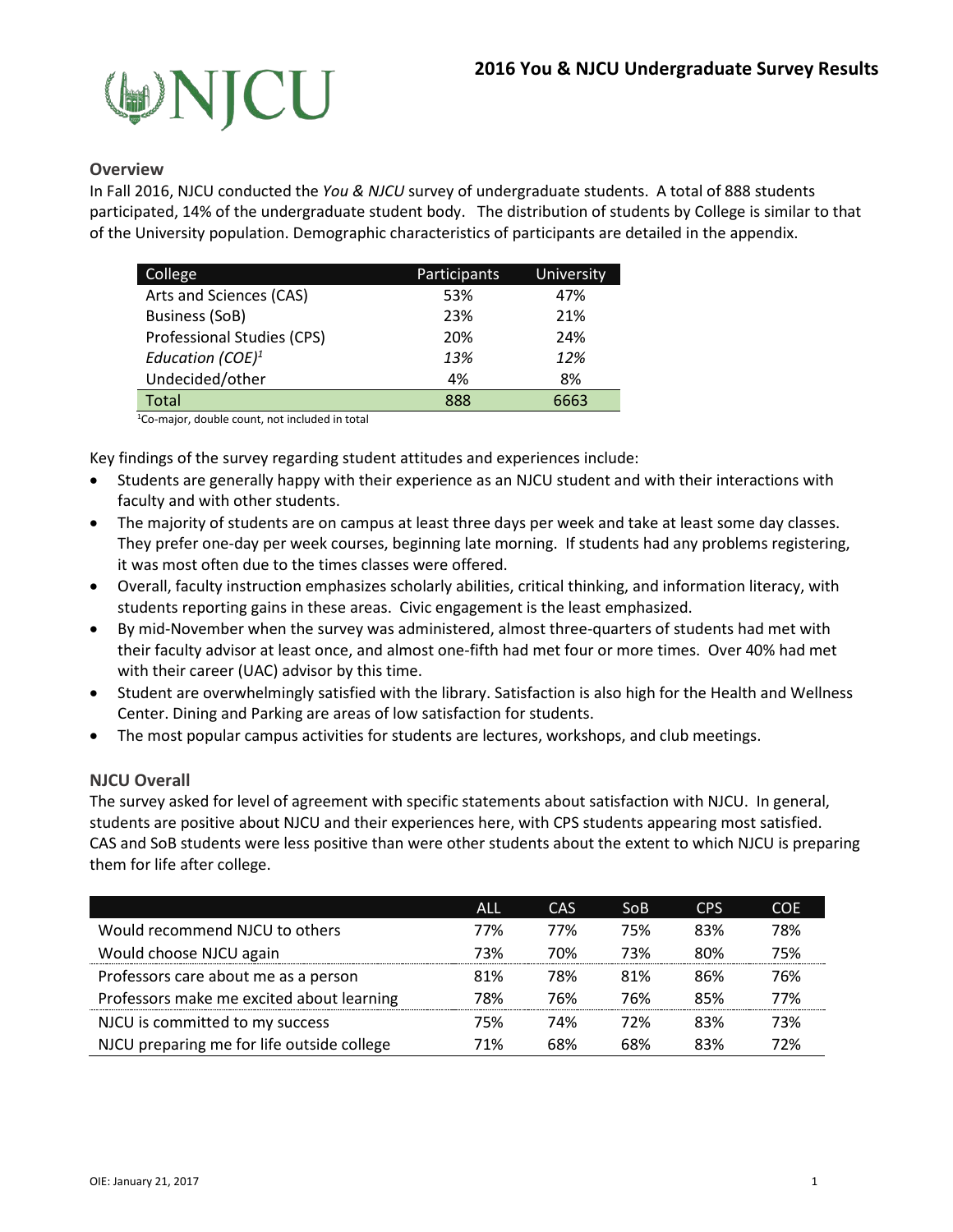





**Professors care about me as a person Professors make me excited about learning** 

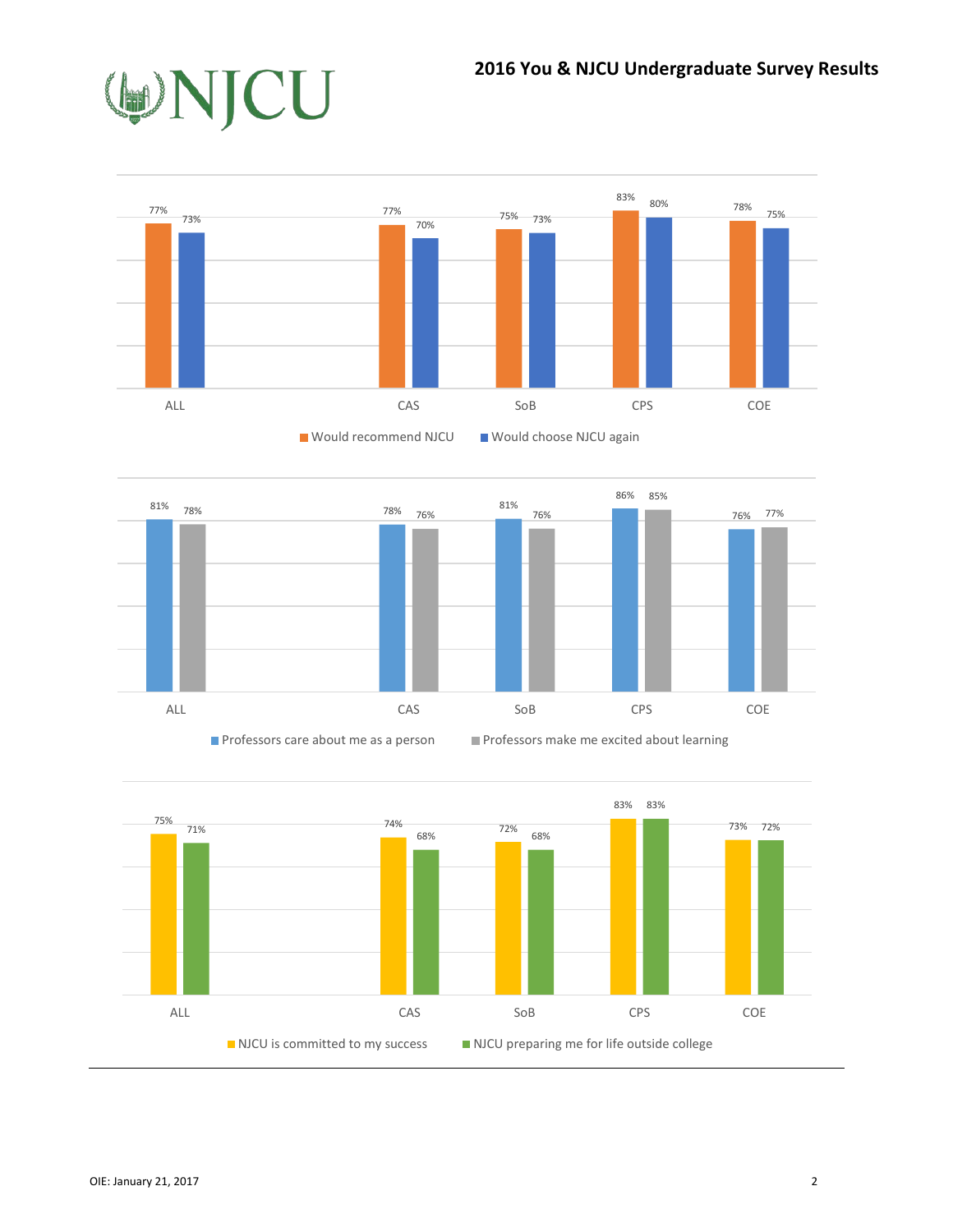

#### **Course and Class Scheduling**

This section describes attitudes and experiences related to:

- $\Rightarrow$  Days on Campus per Week
- $\Rightarrow$  Time of Classes
- $\Rightarrow$  Preferred Start Time for Classes
- $\Rightarrow$  Preferred Class Meeting Frequency
- $\Rightarrow$  Problems Registering for Courses

#### **Days on Campus per Week**

Overall, almost 80% of students are on campus three or more days per week. The percentage is higher for both CAS and COE students, and lower for CPS.

| <b>Days</b> | <b>ALL</b> | <b>CAS</b> | <b>SoB</b> | <b>CPS</b> | <b>COE</b> |
|-------------|------------|------------|------------|------------|------------|
| 0           | 1%         | 1%         | 2%         | 3%         | 0%         |
| 1           | 6%         | 2%         | 8%         | 16%        | 3%         |
|             | 13%        | 9%         | 14%        | 20%        | 11%        |
| 3           | 22%        | 22%        | 23%        | 24%        | 26%        |
| 4           | 34%        | 40%        | 32%        | 21%        | 39%        |
| 5 or more   | 23%        | 26%        | 21%        | 16%        | 21%        |

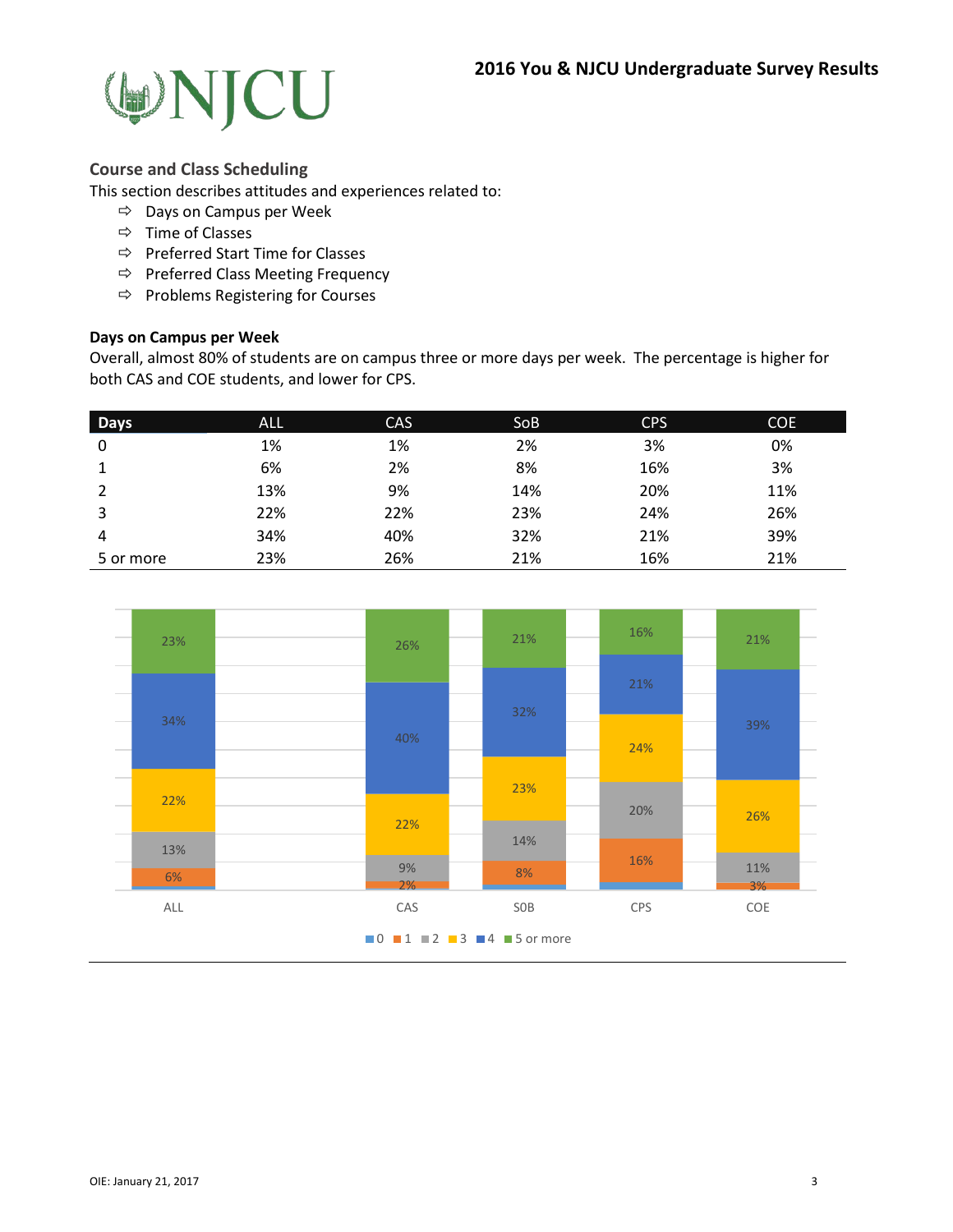

#### **Time of Classes**

Overall, over 75% of students take at least one day class.

|             | <b>ALL</b> | CAS | <b>SoB</b> | <b>CPS</b> | <b>COE</b> |
|-------------|------------|-----|------------|------------|------------|
| Day only    | 44%        | 46% | 37%        | 44%        | 46%        |
| A mix       | 34%        | 36% | 31%        | 33%        | 28%        |
| Night only  | 20%        | 17% | 26%        | 19%        | 26%        |
| Online only | 3%         | 1%  | 6%         | 4%         | 0%         |



#### **Preferred Start Times for Classes (Multiple Selections Permitted)**

The most popular starting time for classes is between 10am and 12:30pm. CPS students have a stronger preference for early morning classes than do students from other colleges. Both SOB and CPS students have a preference for late evening (7pm or later) start times. SoB students express the strongest preference for fully online classes.

|                                   | <b>ALL</b> | CAS | <b>SoB</b> | <b>CPS</b> | <b>COE</b> |
|-----------------------------------|------------|-----|------------|------------|------------|
| $8:00$ am - $8:30$ am             | 13%        | 13% | 8%         | 23%        | 10%        |
| $9:00$ am - $9:30$ am             | 26%        | 26% | 21%        | 34%        | 27%        |
| 10:00am - 12:30pm                 | 51%        | 60% | 39%        | 42%        | 59%        |
| $1:00$ pm - $3:30$ pm             | 24%        | 27% | 22%        | 18%        | 23%        |
| $4:00 \text{pm} - 5:00 \text{pm}$ | 20%        | 23% | 16%        | 15%        | 29%        |
| 5:30-6:30pm                       | 18%        | 15% | 30%        | 16%        | 19%        |
| 7:00pm or later                   | 18%        | 12% | 32%        | 20%        | 10%        |
| online                            | 11%        | 8%  | 20%        | 11%        | 9%         |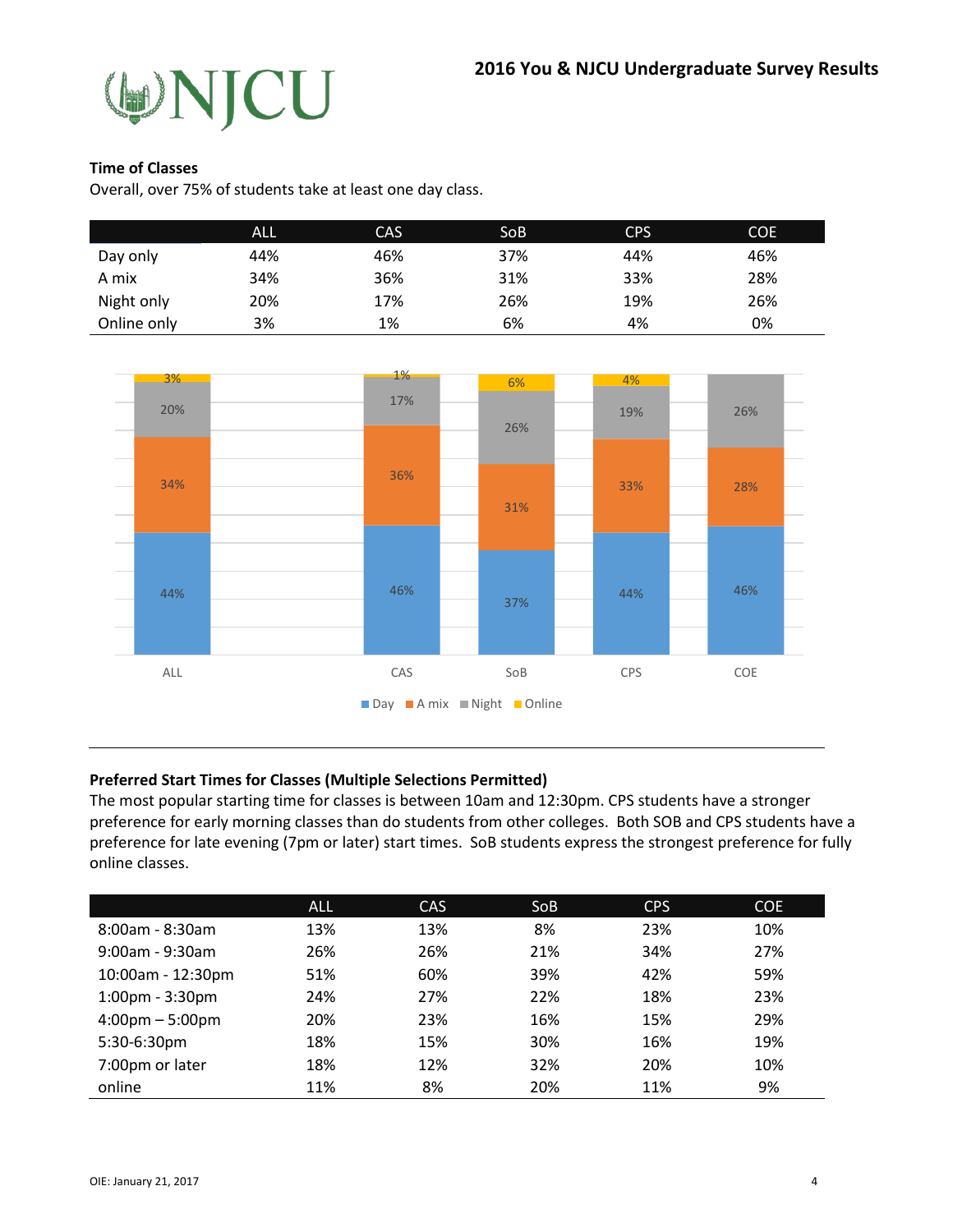

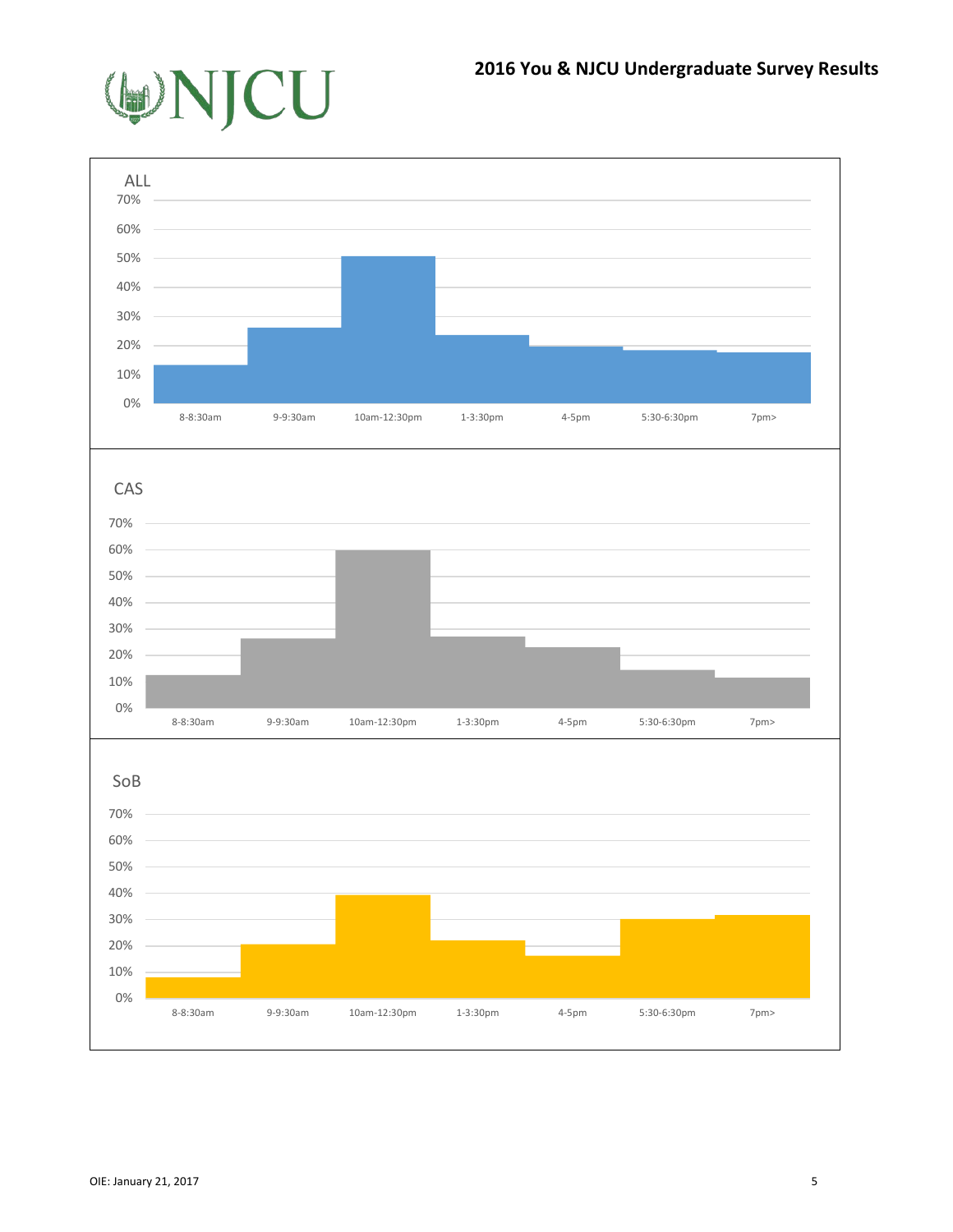



## **Preferred Meeting Pattern, Face-to-Face Classes**

Overall, approximately one-half of students prefer classes that meet one day per week. CAS is evenly split between one day and two days. Almost three-fourths of CPS students desire one-day-per-week classes.

|                   | ALL | CAS | SoB | C <sub>PS</sub> | <b>COE</b> |
|-------------------|-----|-----|-----|-----------------|------------|
| One day per week  | 49% | 42% | 49% | 73%             | 42%        |
| Two days per week | 36% | 42% | 38% | 16%             | 39%        |
| No preference     | 15% | 16% | 14% | 11%             | 19%        |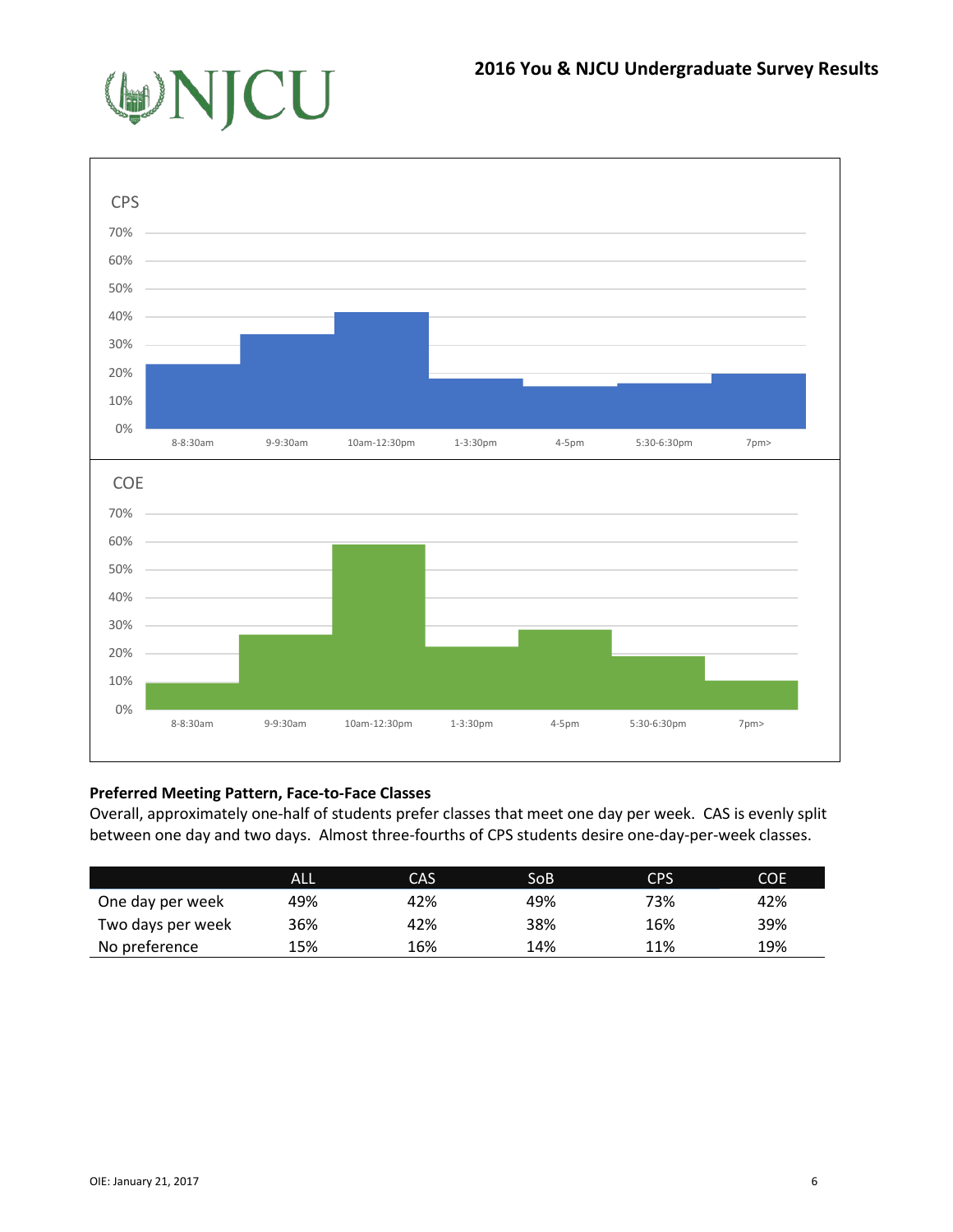

## **Problems Registering for Classes**

Almost 30% of students have not encountered difficulties registering for classes. For those that did have problems, inconvenient class time was the most common issue. Courses not being offered was a problem for students in all but SoB, and time conflict was a problem except for those in CPS. Students in CAS and COE also indicated lack of clarity on what courses were necessary to take.

|                                   | ALL | CAS | <b>SoB</b> | <b>CPS</b> | COE |
|-----------------------------------|-----|-----|------------|------------|-----|
| No problems                       | 29% | 27% | 30%        | 34%        | 30% |
| Class time was inconvenient       | 29% | 30% | 33%        | 25%        | 31% |
| Course not offered in semester    | 20% | 22% | 13%        | 21%        | 22% |
| Time conflict with another class  | 18% | 22% | 20%        | 9%         | 23% |
| Unsure of course to take          | 18% | 21% | 13%        | 16%        | 23% |
| Could not find course in schedule | 18% | 18% | 16%        | 19%        | 17% |
| Registration hold                 | 15% | 17% | 14%        | 11%        | 20% |
| Class closed                      | 14% | 17% | 11%        | 14%        | 12% |
| Preferred instructor not teaching | 14% | 16% | 11%        | 12%        | 12% |
| Difficulty meeting with advisor   | 11% | 11% | 16%        | 6%         | 15% |
| Needed approval of department     | 6%  | 6%  | 8%         | 4%         | 5%  |

## **Academic Progress**

This section describes perceptions and experiences related to:

- $\Rightarrow$  Emphasis on Specific Skills and Abilities
- $\Rightarrow$  Gain on Specific Skills and Abilities
- $\Rightarrow$  Knowledge of Semester Progress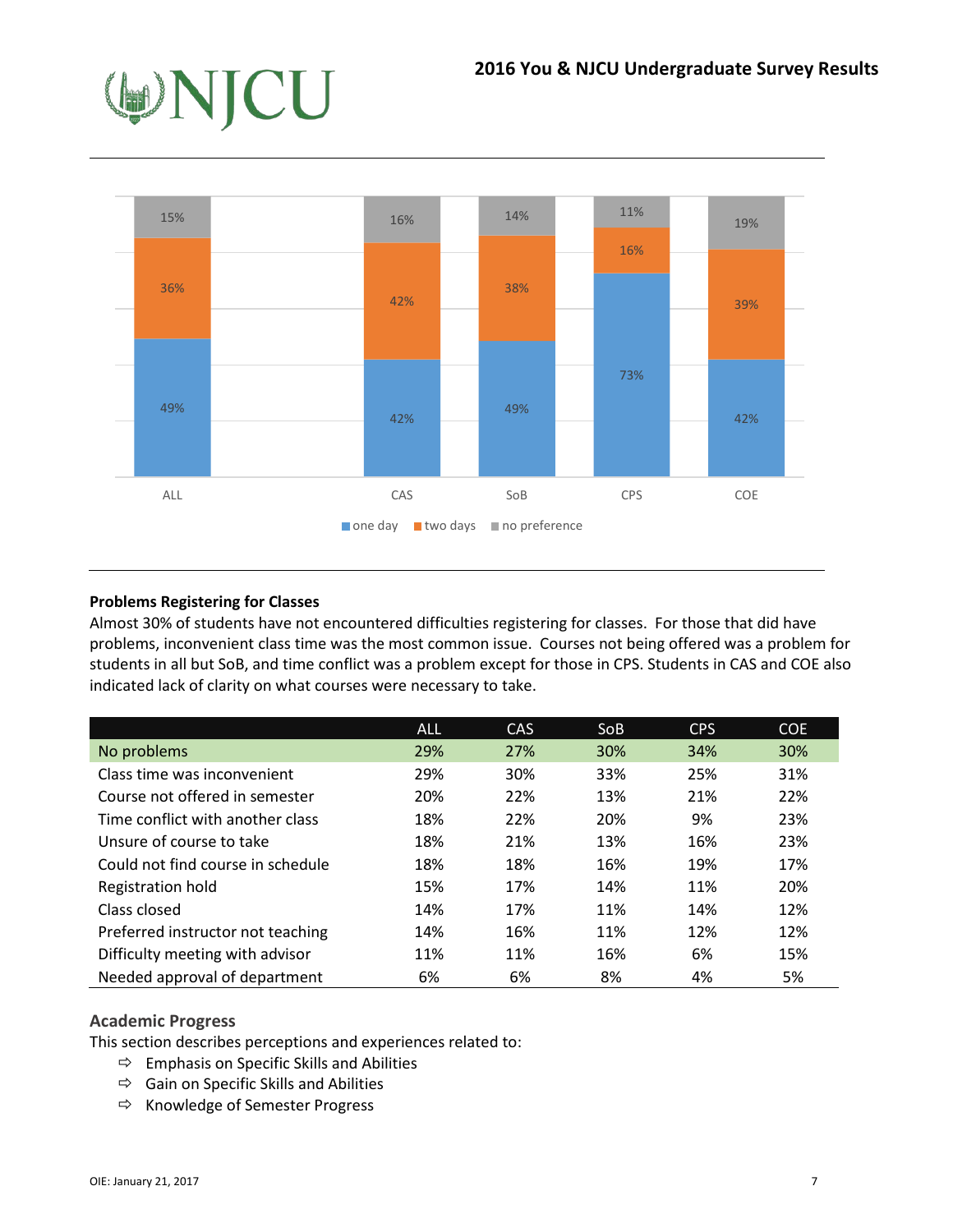

#### **Perceived Emphasis and Gain in Specific Skills and Abilities**

Respondents indicated the extent to which NJCU emphasized specific skills, and the extent to which they made gains in these areas. The tables and graphs display the percentage of students reported strong emphasis/gain. Overall, students indicate the strongest emphasis on academic/scholarly abilities, critical thinking, and information literacy. Gain was rated high in these areas, as well as in communication. Emphasis on and gain in civic engagement is rated lowest. Across colleges, CPS students tend to indicate comparatively higher emphasis/gain and COE students lower emphasis/gain.

#### Emphasis – Percentage indicating NJCU Emphasizes

|                                | <b>ALL</b> | CAS | SoB | <b>CPS</b> | COE. |
|--------------------------------|------------|-----|-----|------------|------|
| Academic, scholarly abilities  | 83%        | 83% | 81% | 90%        | 79%  |
| Creative, expressive abilities | 78%        | 79% | 70% | 83%        | 77%  |
| <b>Communication abilities</b> | 77%        | 75% | 76% | 85%        | 72%  |
| Critical thinking abilities    | 81%        | 79% | 82% | 88%        | 74%  |
| Information literacy skills    | 80%        | 79% | 80% | 85%        | 77%  |
| Quantitative literacy skills   | 78%        | 75% | 79% | 85%        | 71%  |
| Civic engagement competencies  | 72%        | 69% | 70% | 85%        | 71%  |
| Professional competencies      | 77%        | 75% | 79% | 85%        | 76%  |

### Gain – Percentage indicating Personal Gain while at NJCU

|                                | ALL | CAS | SoB | <b>CPS</b> | <b>COE</b> |
|--------------------------------|-----|-----|-----|------------|------------|
| Academic, scholarly abilities  | 81% | 80% | 80% | 88%        | 78%        |
| Creative, expressive abilities | 74% | 72% | 73% | 79%        | 74%        |
| <b>Communication abilities</b> | 78% | 76% | 74% | 85%        | 74%        |
| Critical thinking abilities    | 80% | 79% | 79% | 86%        | 78%        |
| Information literacy skills    | 79% | 78% | 77% | 86%        | 75%        |
| Quantitative literacy skills   | 76% | 74% | 76% | 82%        | 72%        |
| Civic engagement competencies  | 68% | 65% | 70% | 78%        | 65%        |
| Professional competencies      | 75% | 72% | 73% | 87%        | 75%        |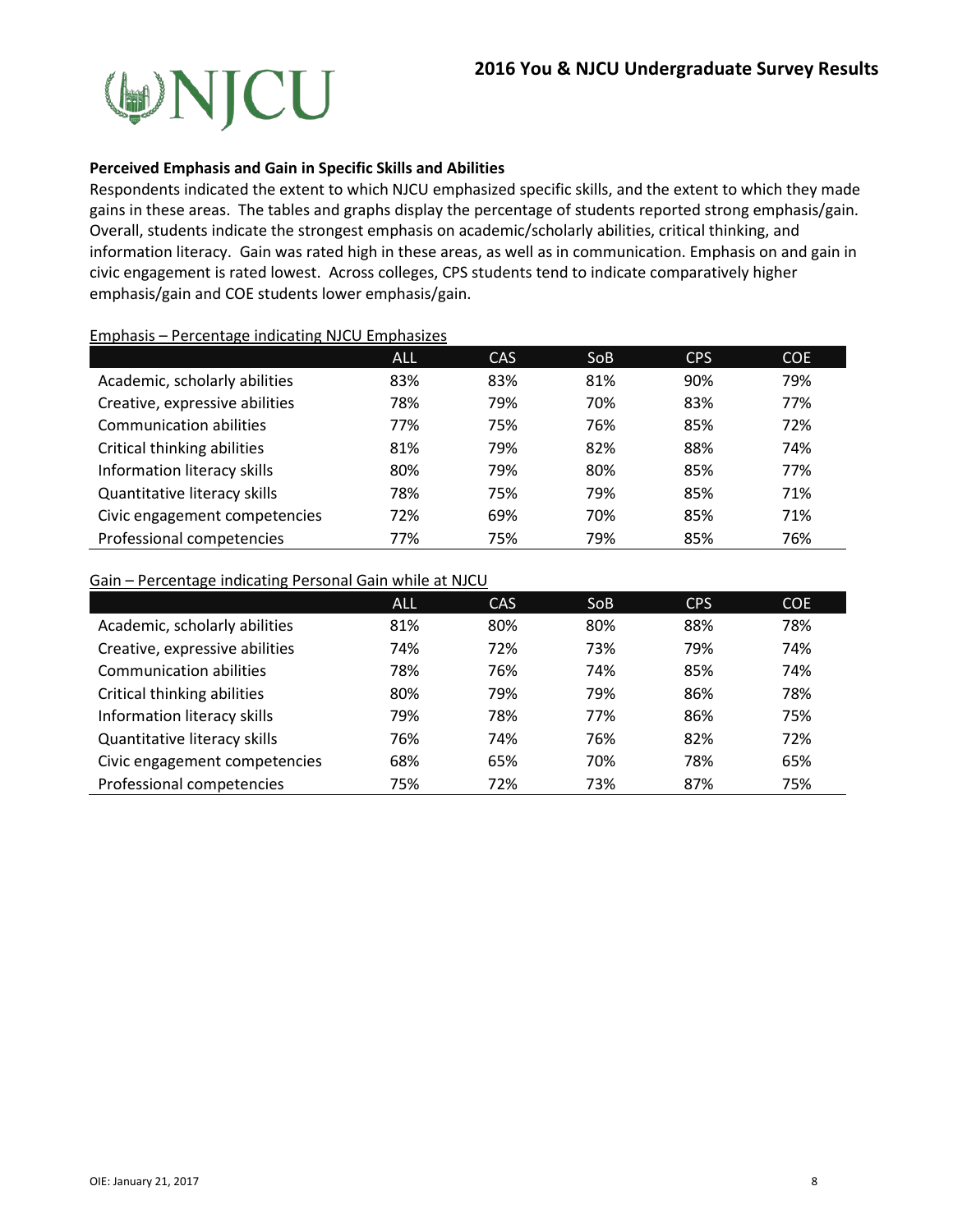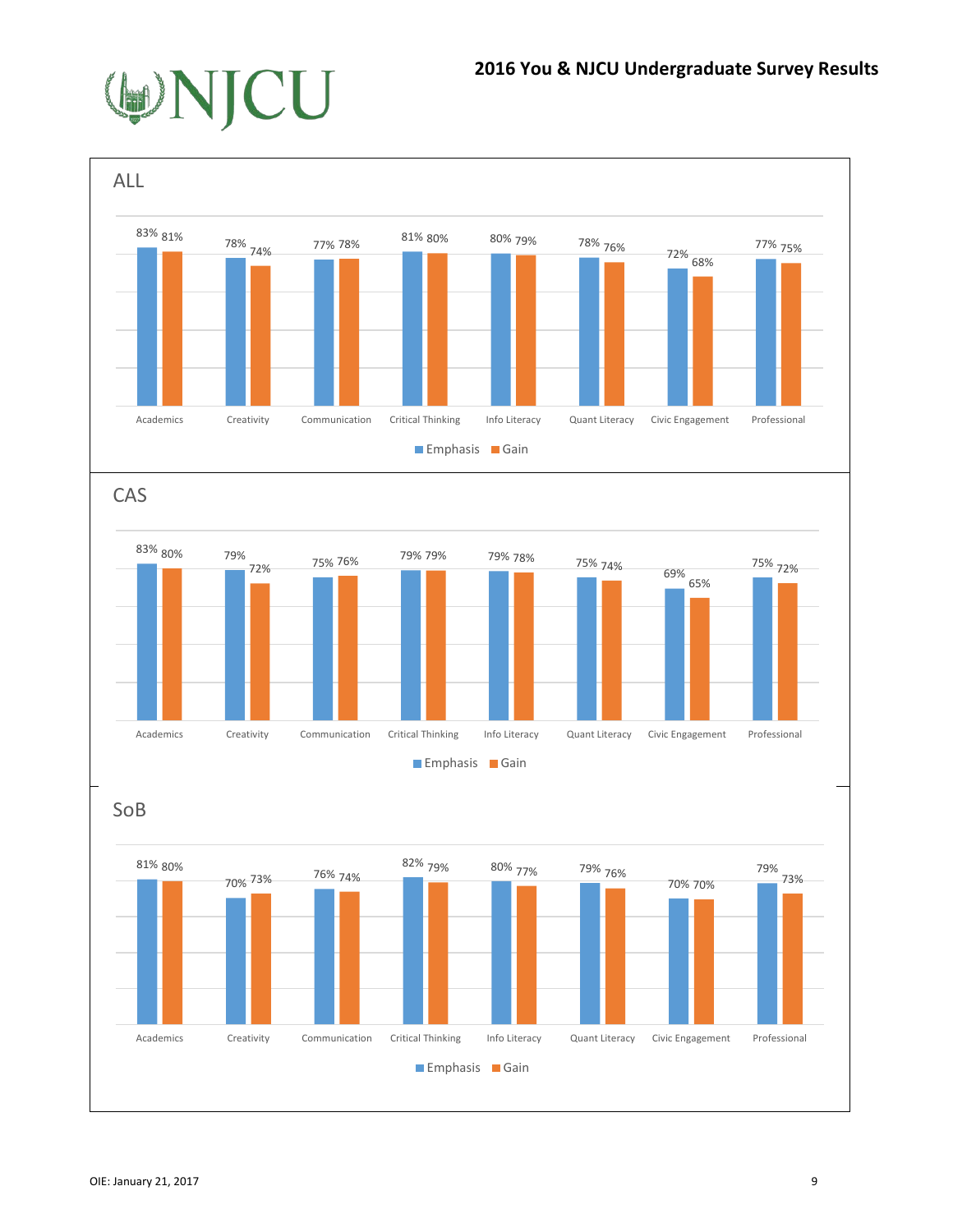



## **Knowledge of Semester Progress**

Students were asked, "If the semester ended now [mid-November], for how many classes would you know your grades? Overall, 75% of students had a good idea about their progress in most or all of their classes. This was slightly higher for SoB and CPS and lower for CAS and COE.

|              | <b>ALL</b> | <b>CAS</b> | SoB | <b>CPS</b> | <b>COE</b> |
|--------------|------------|------------|-----|------------|------------|
| All classes  | 41%        | 37%        | 44% | 46%        | 32%        |
| Most classes | 34%        | 34%        | 34% | 34%        | 36%        |
| Some classes | 21%        | 24%        | 17% | 16%        | 24%        |
| No classes   | 5%         | 5%         | 6%  | 4%         | 8%         |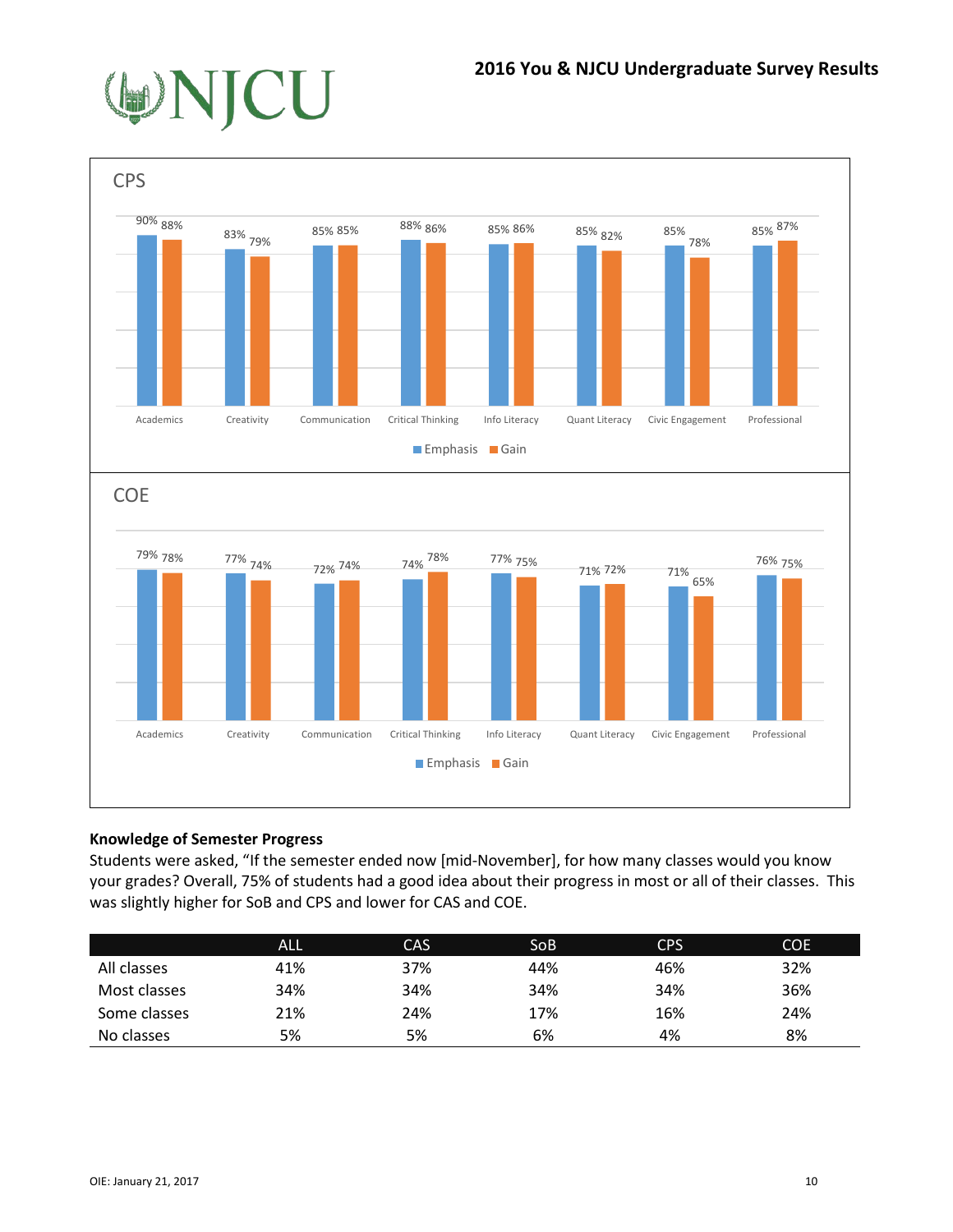



## **Relationships and Services**

This section describes perceptions and experiences related to:

- $\Rightarrow$  Departments and Services
- $\Rightarrow$  Meeting with Career (UAC) Advisor, Faculty Advisor, and Financial Aid Advisor
- $\Rightarrow$  Relationships with Students, Faculty, and Staff
- $\Rightarrow$  Participation in Campus Events and Activities

#### **Satisfaction with Departments and Services**

Participants indicated whether they were satisfied with service from various offices throughout campus. The library has the largest percentage of students satisfied both overall and within each college. At least 75% of students, overall and by college, are also satisfied with the Health and Wellness Center. Dining services have the lowest rate of satisfaction.

|                                   | <b>ALL</b> | <b>CAS</b> | <b>SoB</b> | <b>CPS</b> | <b>COE</b> |
|-----------------------------------|------------|------------|------------|------------|------------|
| Library                           | 88%        | 89%        | 86%        | 85%        | 89%        |
| <b>Health and Wellness Center</b> | 76%        | 77%        | 76%        | 76%        | 75%        |
| Academic department office        | 76%        | 79%        | 67%        | 77%        | 83%        |
| <b>Writing Center</b>             | 76%        | 75%        | 81%        | 76%        | 71%        |
| <b>Information Technology</b>     | 74%        | 74%        | 74%        | 77%        | 70%        |
| Tutoring (HUB)                    | 74%        | 74%        | 72%        | 74%        | 74%        |
| <b>Public Safety</b>              | 74%        | 73%        | 73%        | 77%        | 70%        |
| <b>Student Government (SGO)</b>   | 73%        | 73%        | 68%        | 78%        | 71%        |
| <b>GothicCard Service</b>         | 73%        | 72%        | 74%        | 74%        | 72%        |
| Athletics/Gym                     | 73%        | 74%        | 71%        | 71%        | 75%        |
| Registrar Office                  | 73%        | 72%        | 70%        | 76%        | 76%        |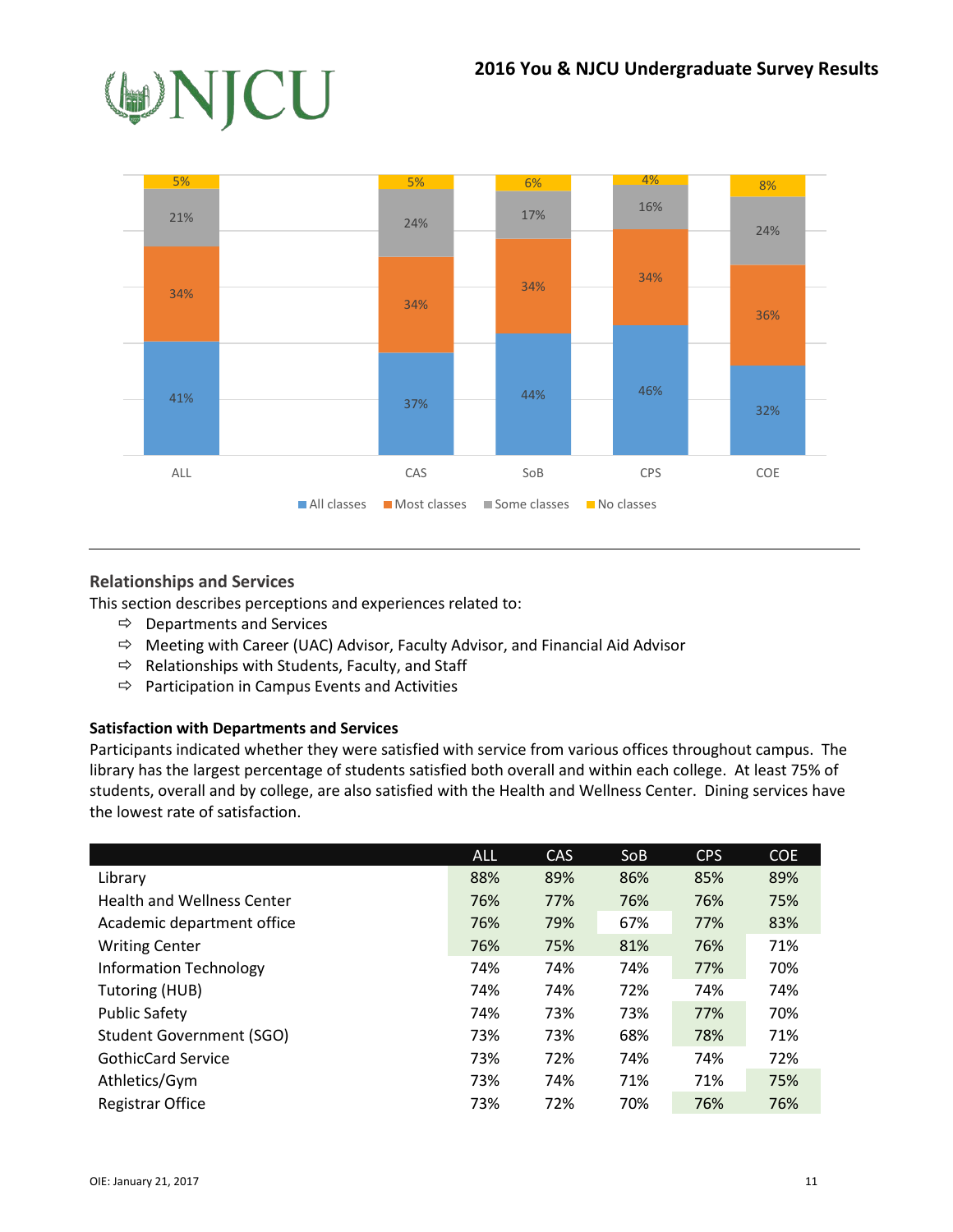

|                                                       | <b>ALL</b> | <b>CAS</b> | So <sub>B</sub> | <b>CPS</b> | <b>COE</b> |
|-------------------------------------------------------|------------|------------|-----------------|------------|------------|
| <b>Student Accounts/Bursar</b>                        | 72%        | 73%        | 71%             | 73%        | 74%        |
| Student Affairs main office                           | 71%        | 72%        | 71%             | 71%        | 75%        |
| <b>Office of Specialized Services</b>                 | 71%        | 72%        | 69%             | 73%        | 76%        |
| <b>Online Learning</b>                                | 71%        | 69%        | 75%             | 72%        | 72%        |
| University Advisement Center                          | 70%        | 69%        | 69%             | 77%        | 63%        |
| <b>Bookstore</b>                                      | 69%        | 67%        | 67%             | 76%        | 65%        |
| International Office                                  | 69%        | 66%        | 74%             | 71%        | 67%        |
| Campus Life/Dean of Students                          | 68%        | 66%        | 68%             | 75%        | 70%        |
| President's Office                                    | 68%        | 66%        | 66%             | 72%        | 71%        |
| <b>Financial Aid</b>                                  | 67%        | 66%        | 67%             | 68%        | 73%        |
| <b>Counseling Center</b>                              | 67%        | 64%        | 67%             | 74%        | 55%        |
| Shuttle service                                       | 65%        | 63%        | 60%             | 76%        | 59%        |
| <b>Career Planning and Placement</b>                  | 64%        | 61%        | 62%             | 73%        | 63%        |
| Provost main office                                   | 63%        | 61%        | 64%             | 66%        | 64%        |
| Parking                                               | 62%        | 61%        | 62%             | 66%        | 58%        |
| <b>Dining Services</b>                                | 51%        | 49%        | 53%             | 57%        | 50%        |
| Less than 65%<br>Greater than or equal to 75%<br>Key: |            |            |                 |            |            |

#### **Times Met with Career (UAC) Advisor this Semester**

Over 40% of students had met with their career (UAC) advisor by the time the survey was administered, mid-November.

|                 | <b>NJCU</b> | <b>CAS</b> | SoB | <b>CPS</b> | <b>COE</b> |
|-----------------|-------------|------------|-----|------------|------------|
| 0 times         | 59%         | 58%        | 55% | 63%        | 56%        |
| 1 time          | 18%         | 17%        | 21% | 17%        | 19%        |
| 2 or 3 times    | 16%         | 17%        | 15% | 13%        | 13%        |
| 4 or more times | 7%          | 7%         | 8%  | 6%         | 12%        |

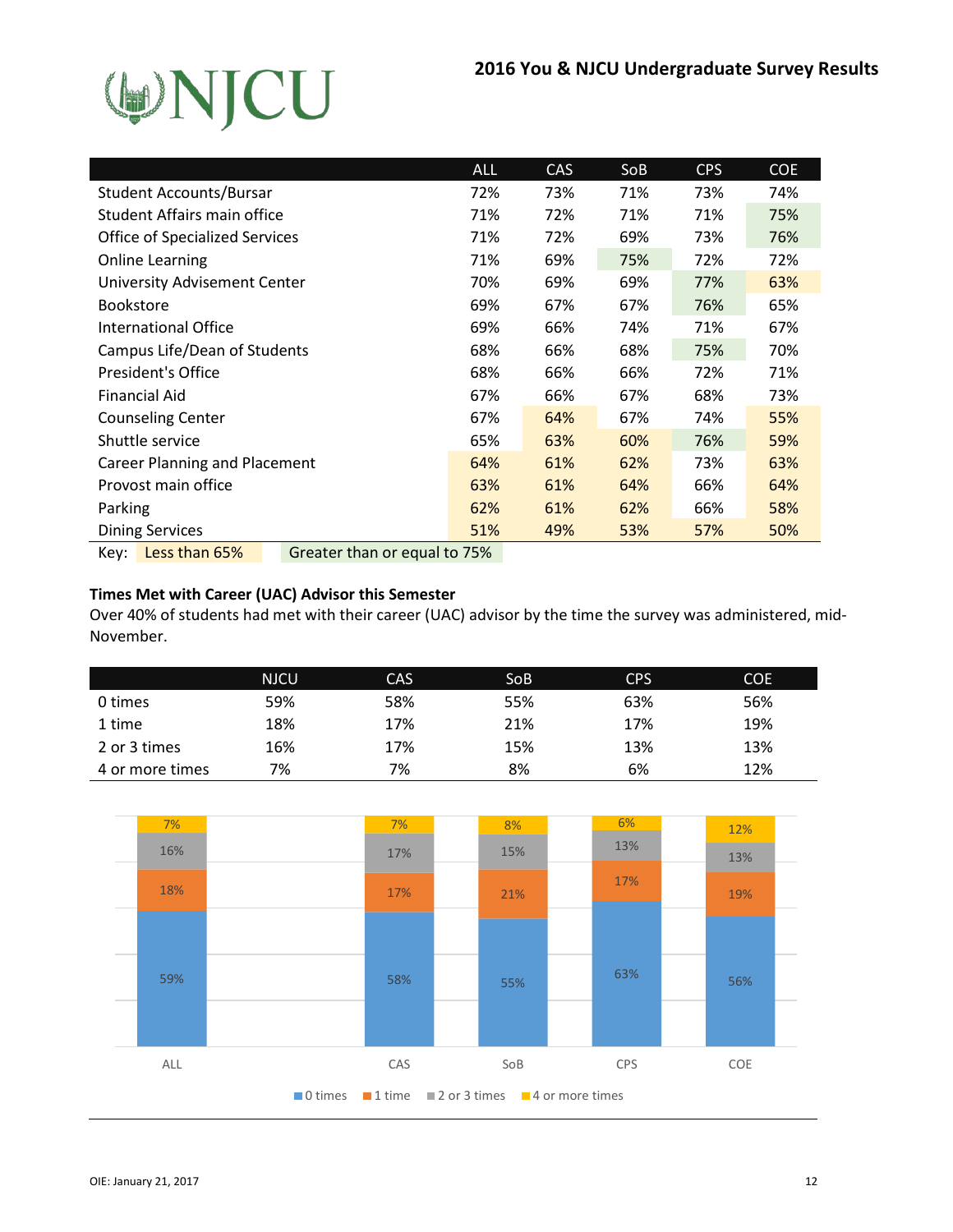

#### **Times Met with Faculty Advisor this Semester**

Almost three-quarters of students had met with their faculty advisor at least once by mid-November. For CAS and COE, over 50% of students had met with their advisor two or more times by this point in the semester.

|                 | NJCU | <b>CAS</b> | SoB | <b>CPS</b> | COE |
|-----------------|------|------------|-----|------------|-----|
| 0 times         | 26%  | 23%        | 33% | 23%        | 19% |
| 1 time          | 29%  | 26%        | 33% | 30%        | 27% |
| 2 or 3 times    | 28%  | 30%        | 24% | 29%        | 28% |
| 4 or more times | 18%  | 21%        | 9%  | 19%        | 27% |



#### **Times Met with Financial Aid Advisor this Semester**

Over 50% of students had met with their financial aid advisor at least once by mid-November.

|                 | <b>NJCU</b> | CAS | SoB <sup>1</sup> | <b>CPS</b> | <b>COE</b> |
|-----------------|-------------|-----|------------------|------------|------------|
| 0 times         | 43%         | 42% | 45%              | 45%        | 35%        |
| 1 time          | 23%         | 25% | 23%              | 17%        | 29%        |
| 2 or 3 times    | 22%         | 20% | 21%              | 24%        | 25%        |
| 4 or more times | 12%         | 13% | 10%              | 15%        | 11%        |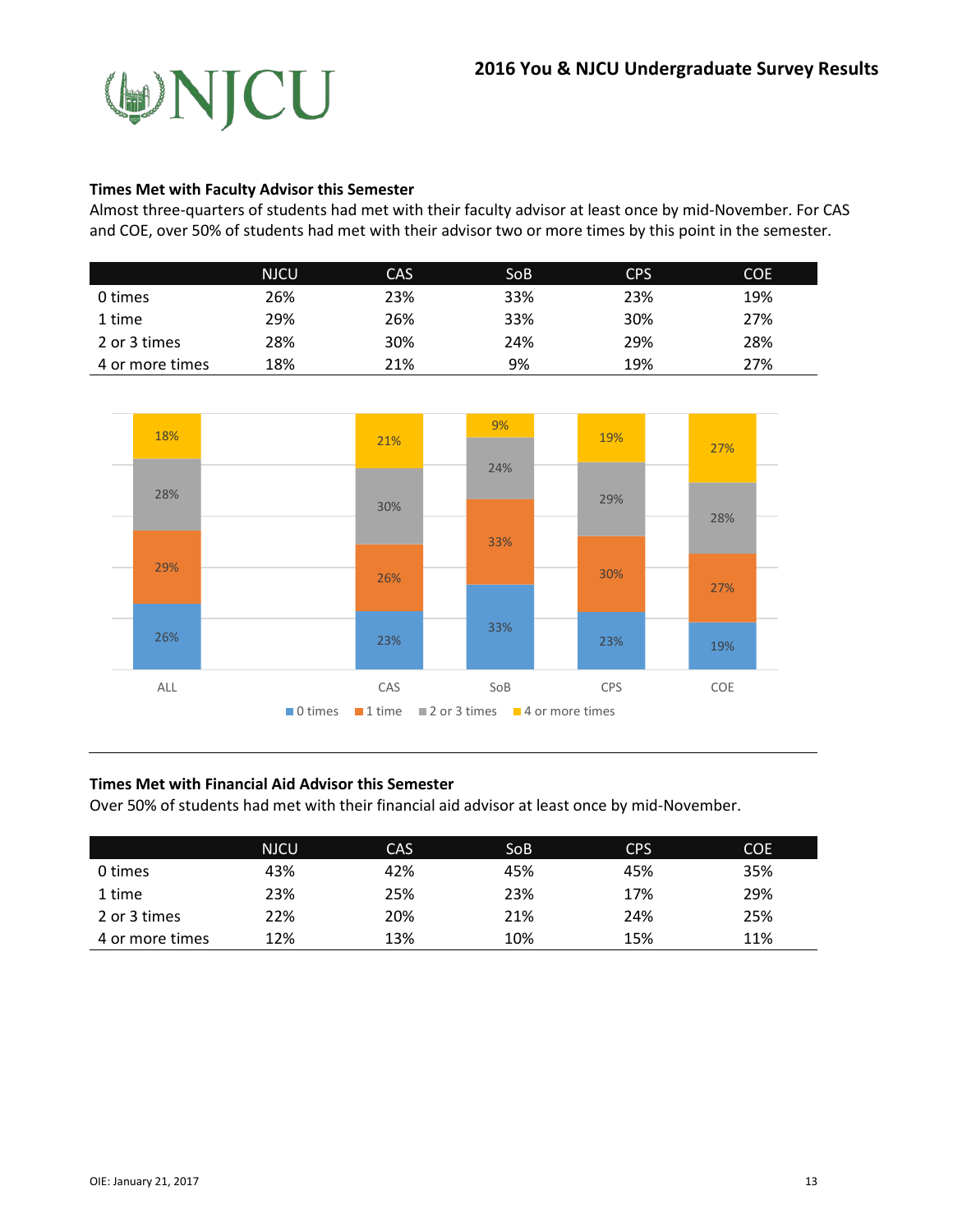



#### **Positive Relationships with Others**

Students indicated the extent to which they had positive relationships with others at NJCU. Overall, approximately 85% of students have positive relationships with faculty and with their student colleagues. COE students report comparatively less positive relationships with faculty than do students in other colleges. Relationships with staff are generally positive, but less so than for students and faculty.

|                 | <b>NJCU</b> | CAS | SoB | <b>CPS</b> | <b>COE</b> |
|-----------------|-------------|-----|-----|------------|------------|
| <b>Students</b> | 85%         | 83% | 84% | 90%        | 87%        |
| Faculty         | 87%         | 86% | 87% | 88%        | 81%        |
| <b>Staff</b>    | 78%         | 76% | 77% | 83%        | 72%        |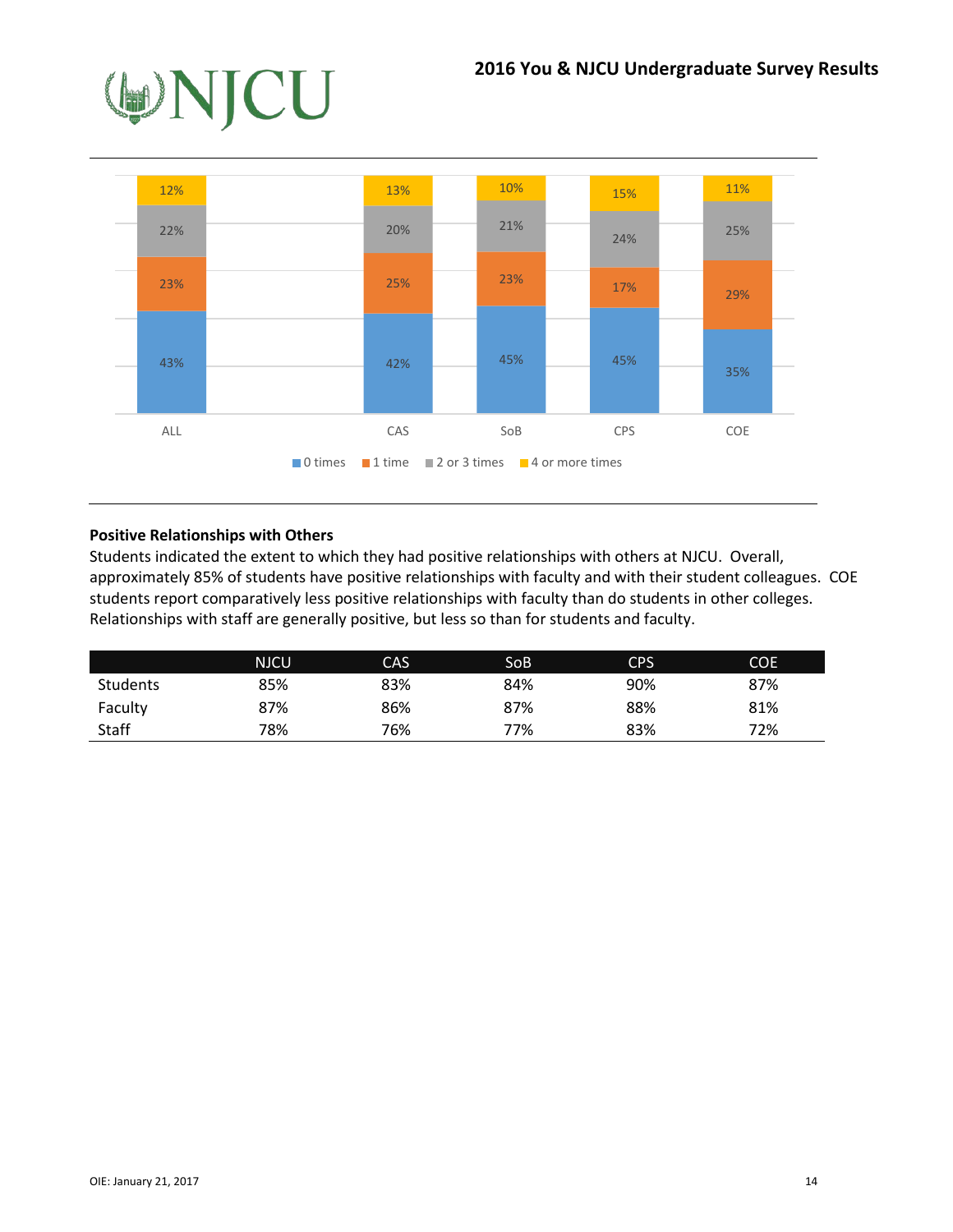

## **Participation in Campus Events and Activities**

Students indicated which types of events they had attended. Lectures and workshops were the most popular, followed by club meetings. Only one-fifth of students overall indicated they had not attended any NJCU event; this was higher for SoB and CPS students and lower for CAS and COE students.

|                           | <b>NJCU</b> | CAS | SoB | <b>CPS</b> | <b>COE</b> |
|---------------------------|-------------|-----|-----|------------|------------|
| Lecture                   | 29%         | 35% | 20% | 27%        | 30%        |
| Workshop                  | 28%         | 32% | 21% | 29%        | 37%        |
| Club meeting              | 25%         | 29% | 23% | 21%        | 17%        |
| Concert                   | 17%         | 21% | 13% | 11%        | 17%        |
| Athletic event            | 15%         | 13% | 14% | 14%        | 15%        |
| Play                      | 10%         | 13% | 10% | 2%         | 15%        |
| Research symposium        | 7%          | 9%  | 4%  | 7%         | 7%         |
| All-University meeting    | 4%          | 4%  | 5%  | 3%         | 5%         |
| Board of Trustees meeting | 2%          | 2%  | 1%  | 1%         | 0%         |
| Attended no events        | 21%         | 16% | 26% | 31%        | 17%        |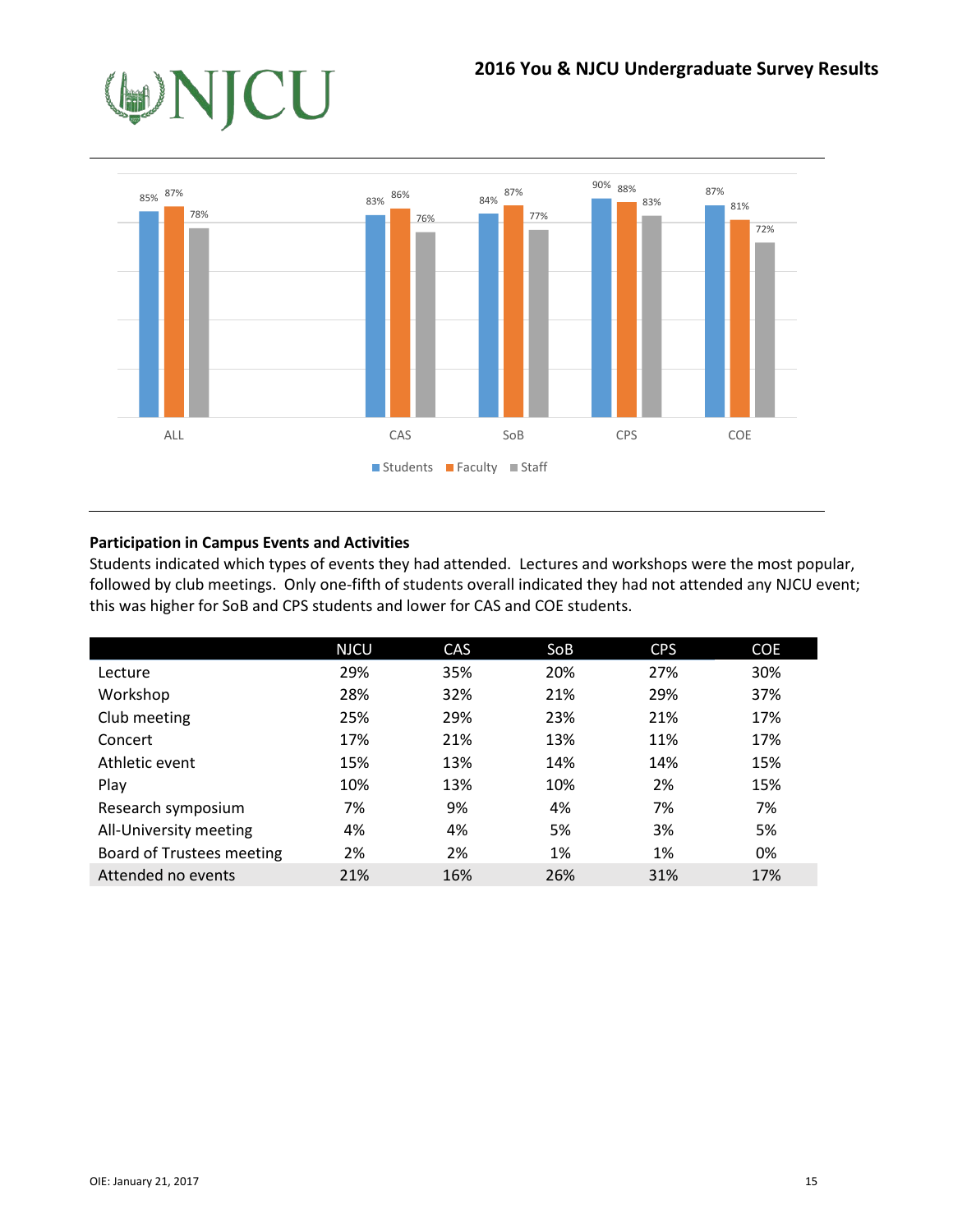

#### **APPENDIX**

Demographic characteristics of respondents and the NJCU undergraduate population.

## **Major Department of Survey Participants**

|                               | 468 |                         | 208                                                |
|-------------------------------|-----|-------------------------|----------------------------------------------------|
|                               | 41  | Accounting              | 54                                                 |
|                               | 78  | <b>Business General</b> | 16                                                 |
|                               | 9   | Economics               | 4                                                  |
| <b>Computer Science</b>       | 39  | Finance                 | 34                                                 |
| Earth/Environmental Science   | 1   | Management              | 67                                                 |
|                               | 42  | Marketing               | 33                                                 |
|                               | 26  |                         |                                                    |
|                               | 28  |                         | 177                                                |
|                               | 20  | <b>Criminal Justice</b> | 72                                                 |
| Modern Languages              | 4   | Fire Science            | 6                                                  |
| Music, Dance, Theatre         | 27  | <b>Health Science</b>   | 21                                                 |
|                               | 3   | <b>Nursing</b>          | 42                                                 |
|                               | 11  | <b>Security Studies</b> | 36                                                 |
| <b>Political Science</b>      | 9   |                         |                                                    |
|                               | 85  | Co-Major                | 115                                                |
|                               | 41  |                         |                                                    |
| <b>Women Gender Studies</b>   | 4   |                         | 35                                                 |
| Total (COE Counts, Duplicate) |     |                         | 888                                                |
|                               |     |                         | SOB<br><b>CPS</b><br><b>COE</b><br>Undecided/other |

| SOB |                         | 208 |
|-----|-------------------------|-----|
|     | Accounting              | 54  |
|     | <b>Business General</b> | 16  |
|     | Economics               |     |
|     | Finance                 | 34  |
|     | Management              | 67  |
|     | Marketing               | 33  |

| CPS |                         | 177 |
|-----|-------------------------|-----|
|     | <b>Criminal Justice</b> | 72  |
|     | Fire Science            | 6   |
|     | <b>Health Science</b>   | 21  |
|     | <b>Nursing</b>          | 42  |
|     | <b>Security Studies</b> | つら  |
|     |                         |     |

| Psychology                                                           | 85 | Co-Major<br>COE . | 115 |
|----------------------------------------------------------------------|----|-------------------|-----|
| Sociology                                                            | 41 |                   |     |
| Women Gender Studies                                                 |    | Undecided/other   | 35  |
| $\overline{OP}$ $\overline{O}$ and $\overline{O}$ and $\overline{O}$ |    |                   | 000 |

#### **Ethnicity**

|                           | Participants | University |
|---------------------------|--------------|------------|
| Hispanic                  | 36%          | 41%        |
| White                     | 24%          | 24%        |
| Black/African American    | 19%          | 24%        |
| Asian                     | 10%          | 8%         |
| Am Ind/Native American    | 1%           | $< 1\%$    |
| Hawaiian/Pacific Islander | 1%           | 1%         |
| Two or more/Other         | 9%           | 3%         |

#### **Admission Type**

|                 | <b>Participants</b> | University |
|-----------------|---------------------|------------|
| First Time      | 52%                 | 51%        |
| <b>Transfer</b> | 48%                 | 49%        |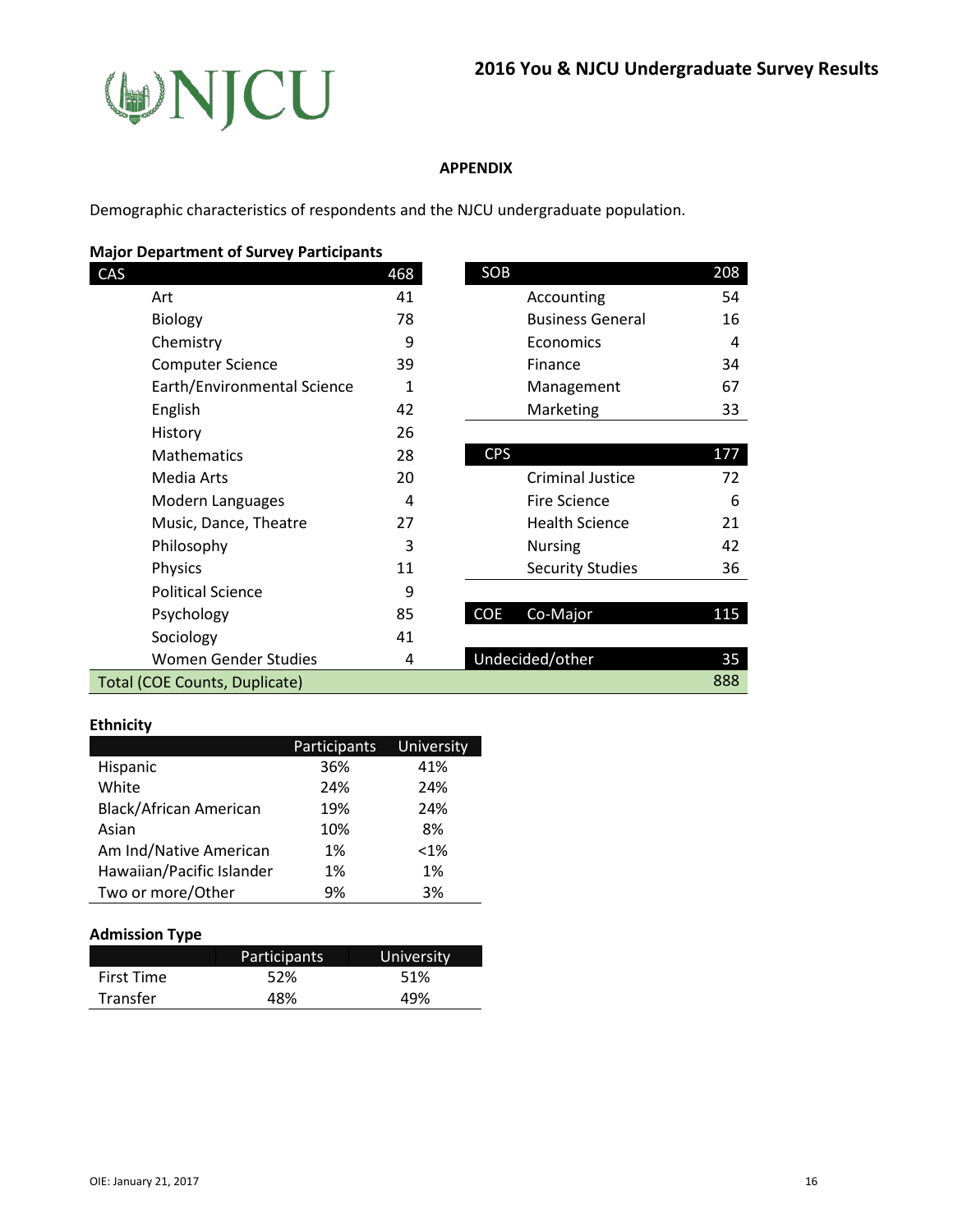

#### **Type of Previous Institution, Transfer Students**

|               | Participants |
|---------------|--------------|
| Two-year      | 73%          |
| Four-year     | 20%          |
| Multiple      | 3%           |
| Other/unknown | 4%           |

#### **Credits Enrolled in Fall 2016**

|           | Participants      |          | University                           |
|-----------|-------------------|----------|--------------------------------------|
|           | <b>First Time</b> | Transfer | <b>First Time</b><br><b>Transfer</b> |
| $\leq 6$  | 4%                | 13%      | 4%<br>20%                            |
| $7 - 11$  | 5%                | 13%      | 7%<br>17%                            |
| $12 - 14$ | 35%               | 41%      | 39%<br>36%                           |
| $15 - 17$ | 42%               | 24%      | 42%<br>20%                           |
| $\geq 18$ | 14%               | 9%       | 7%<br>7%                             |

#### **Age**

|           | Participants      |                 | University |                   |                 |
|-----------|-------------------|-----------------|------------|-------------------|-----------------|
|           | <b>First Time</b> | <b>Transfer</b> |            | <b>First Time</b> | <b>Transfer</b> |
| $17 - 19$ | 49%               | 1%              |            | 34%               | $< 1\%$         |
| $20 - 21$ | 24%               | 12%             |            | 35%               | 8%              |
| $22 - 24$ | 15%               | 29%             |            | 24%               | 30%             |
| $25 - 29$ | 6%                | 26%             |            | 5%                | 30%             |
| $30 - 39$ | 4%                | 18%             |            | 1%                | 20%             |
| $\geq 40$ | 2%                | 13%             |            | 1%                | 13%             |

## **Primary Caregiver for one or more children**

|                   | <b>NJCU</b> | CAS. | SoB | CPS | <b>COE</b> |
|-------------------|-------------|------|-----|-----|------------|
| <b>First Time</b> | 6%          | 4%   | 6%  | 11% | 7%         |
| <b>Transfer</b>   | 18%         | 16%  | 14% | 25% | 17%        |